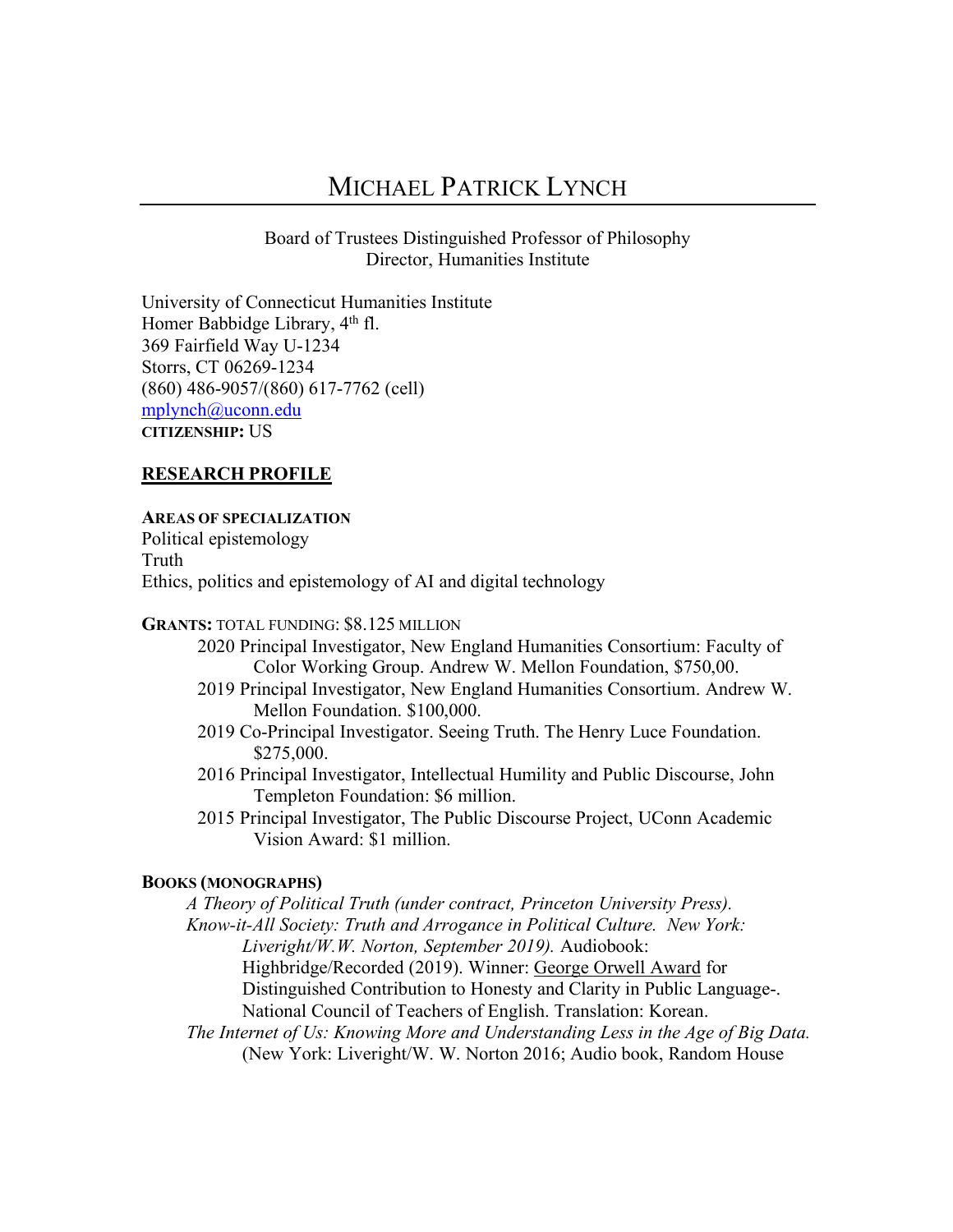2016, 2nd printing 2018). APA Author Meets Critics Symposium; *Kirkus* starred review; reviews in *The New Yorker, Booklist, LA Review of Books, The Wall Street Journal, Kirkus etc.* Translations: Korean, Chinese, Bulgarian, Romanian, Persian, Catalan.

- *In Praise of Reason: Why Rationality Matters for Democracy*. (Cambridge: MIT Press. March 2012). Reviews in *Political Studies*; NDPR; *Review of Metaphysics*; *Philosophy in Review, Aporia*, *The Montreal Review* (among others). Translations: French, Korean, Persian.
- *Truth as One and Many.* (Oxford: Oxford University Press, 2009). APA Author Meets Critics Symposium; Reviews in *Mind*, NDPR; AJP; IPQ; PQ; *Analysis*; *Analytic Philosophy*; *International Philosophical Quarterly*; *Review of Metaphysics*, etc. Translations: Spanish, Portuguese, Italian, Polish.
- *True to Life: Why Truth Matters* (Cambridge: MIT Press, 2004). *New York Times Book Review*, Editor's Pick, July 2005; *ForeWord Magazine's Book of the Year, philosophy.;* APA Author Meets Critics Symposium. Symposium in Books in Philosophy. Translation: Polish.
- *Truth in Context*. (Cambridge: MIT Press, 1998). Paperback 2001. *Choice* Outstanding Book in Philosophy 1999; APA Authors Meets Critics Symposium; reviews in *Philosophical Review, PPR, Review of Metaphysics*, etc.

## **BOOKS (EDITED)**

- *The Nature of Truth, 2nd edition. w*/J. Kim, N. Kellen and J. Wyatt. (Cambridge, MA: MIT Press, 2020).
- *Routledge Handbook on Humility.* w/A. Tanesini and M. Alfano. (London: Routledge, 2020).
- *Arrogance and Polarisation.* w/A. Tanesini. (London: Routledge 2020).
- *Truth and Realism.* w/Patrick Greenough. (Oxford: Oxford University Press 2006)
- *Perspectives on the Philosophy of William P. Alston.* w/Heather Battaly. (Illinois: Rowman & Littlefield Press, 2005).
- *The Nature of Truth: Classic and Contemporary Perspectives.* (Cambridge: MIT Press, 2001; 2<sup>nd</sup> printing 2002).
- Guest-editor, *Real Knowing: Situating Social Epistemology. Social Epistemology*. 12:3 (1998).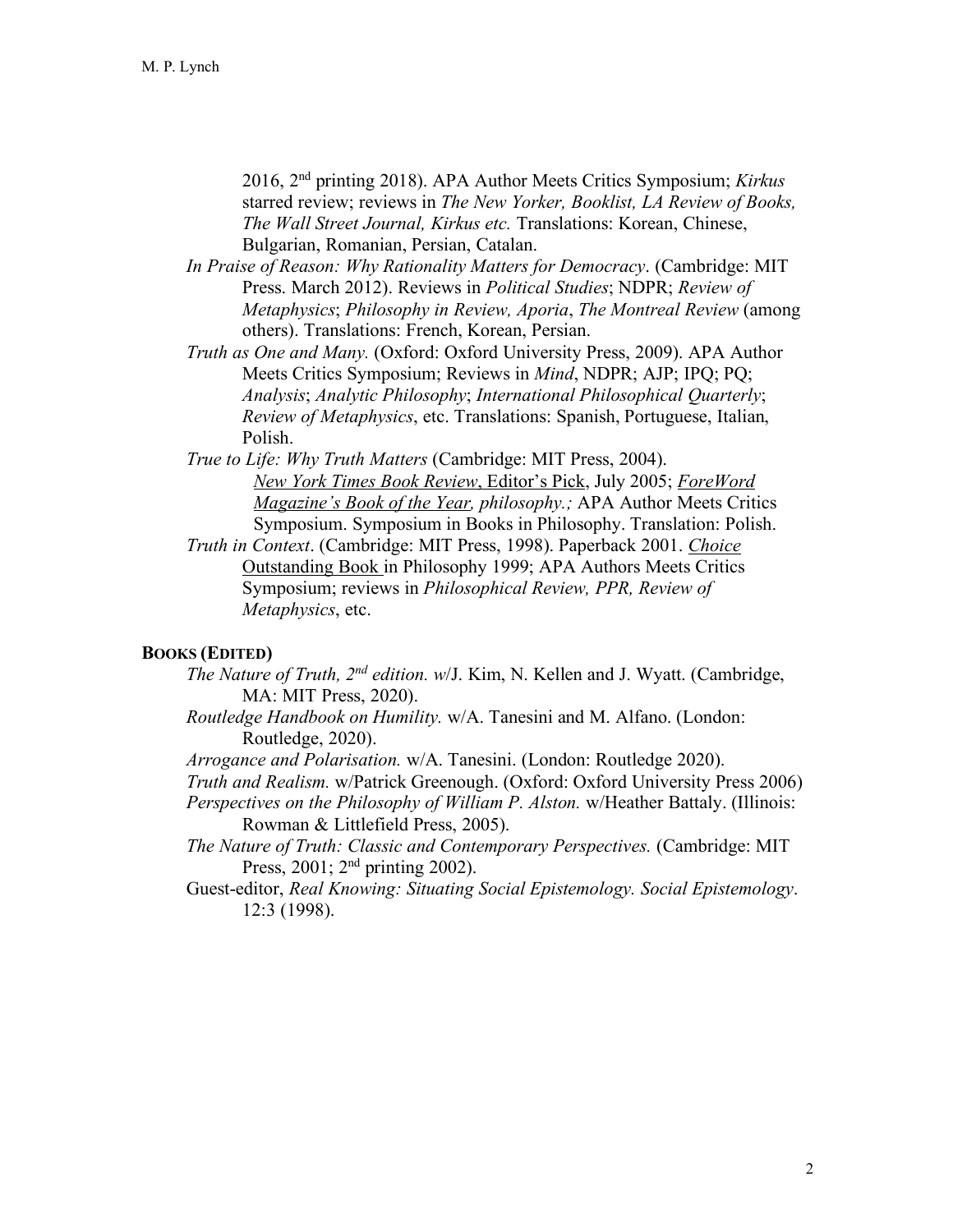## **ARTICLES AND BOOK CHAPTERS**

- *1.* Political Meaning and Disinformation, Forthcoming. *The Southern Journal of Philosophy*.
- *2.* Truth as a Democratic Value. Forthcoming, *NOMOS: Journal of the Society for Political and Legal Philosophy 2022.*
- 3. Information Personalization and Digital Skepticism. (with Junyeol Kim). Forthcoming, *Oxford Handbook of Social Epistemology*. J. Lackey and A. McGinn (Eds.). (Oxford: Oxford University Press, 2022).
- 4. Internet Epistemology and Epistemic Agency (with H. Gunn). *Oxford Handbook on Applied Epistemology*. J. Lackey (Ed.). (Oxford: Oxford University Press, 2021).
- 5. Power, Bald-faced Lies and Contempt for Truth*. Revue Internationale de Philosophie.* (2021) 3: 11-26.
- 6. Does Logical Pluralism imply, or Suggest, Truth Pluralism or Vice Versa? (with Stewart Shapiro). *Synthese*. (2021) 198(S1): 1-12.
- *7.* Political Disagreement, Arrogance and the Pursuit of Truth. in *Political Epistemology*; M. Hannon and E. Edenberg (Eds.) (Oxford: Oxford University Press, 2020).
- 8. Epistemic Relativism. *The Routledge Handbook to Social Epistemology.* P. Graham, M. Fricker, D. Henderson, N. Pedersen (Eds.) (London: Routledge, 2020): 167-173.
- 9. Conviction and Humility. *Routledge Handbook of the Philosophy of Humility.* A. Tanesini, M. Alfano and M. Lynch (Eds.) (London: Routledge, 2020). 139-147.
- 10. Polarisation and the Problem of Spreading Arrogance. *Polarisation, Arrogance and Dogmatism*. A. Tanesini and M. Lynch (Eds.). (London: Routledge, 2020). 141-156.
- 11. Can We Be Reasonable? (with T. Allen) *Reason, Bias, and Inquiry: New Perspectives from the Crossroads of Epistemology and Psychology*. (Oxford: Oxford University Press. 2020).
- 12. Truth Pluralism and the Problem of Double-Counting. *Pluralisms in Truth and Logic*. N. Pedersen and J. Wyatt (Eds.). (London: Palgrave, 2018). 63-84.
- 13. Arrogance, Truth and Public Discourse. *Episteme*. Vol. 15: (2018): 283-296.
- 14. Truth as the Good in the Way of Belief. *American Philosophical Quarterly*. 57:4. 2020.
- 15. Epistemic Arrogance and Political Dissent. In *Voicing Dissent*. C. Johnson (Ed.) (London: Routledge, 2018): 129-139.
- 16. Googling (with H. Gunn). *The Blackwell Companion to Applied Epistemology*. D. Coady (Ed.). (Cambridge: Blackwell Publishers, 2018).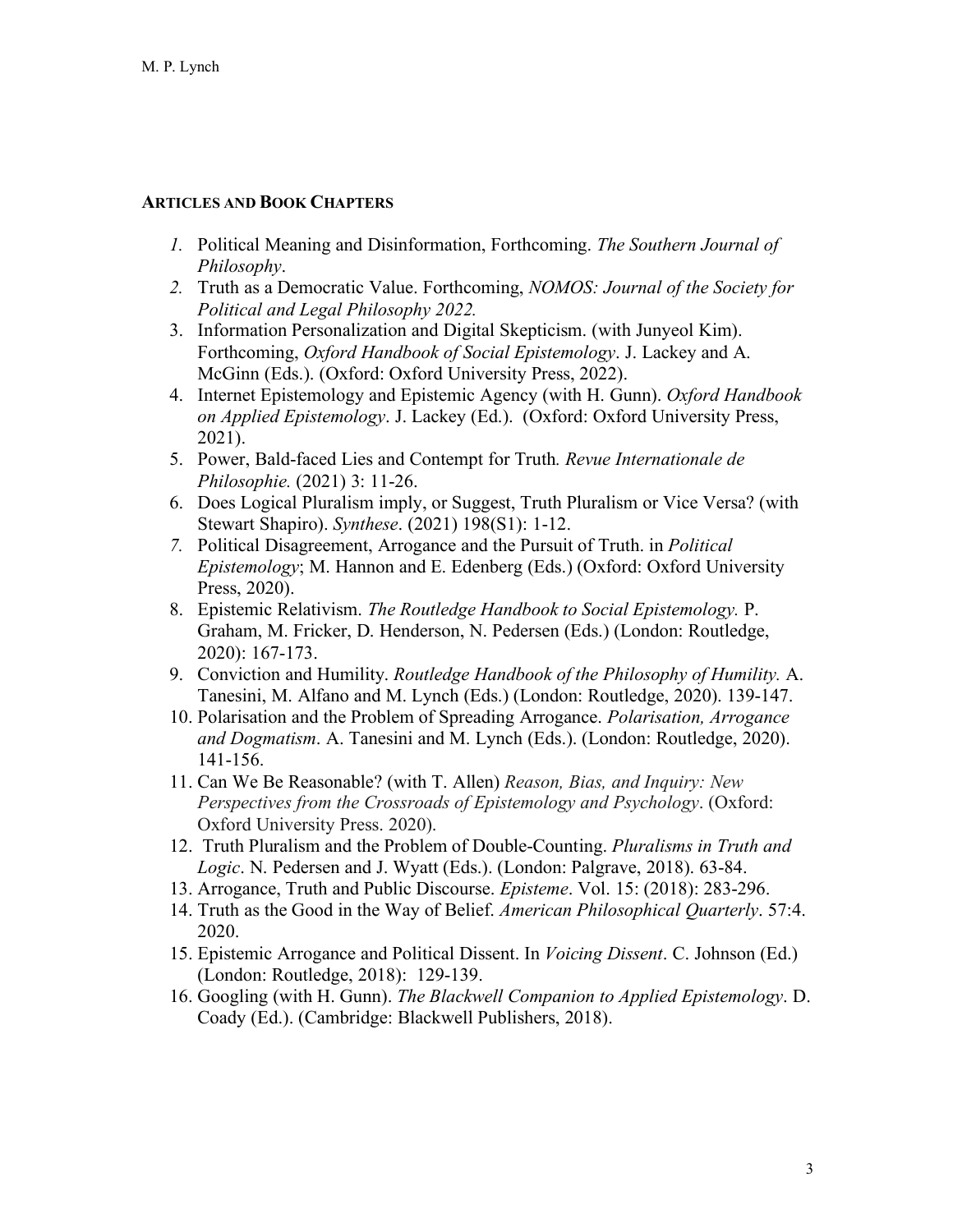- 17. Intellectual Humility (with H. Gunn, C. Johnson, N. Sheff). *Oxford Bibliographies Online*. Philosophy. D. Pritchard (Ed.). (Oxford: Oxford University Press, 2017).
- 18. Academic Freedom and the Politics of Truth. *The Philosophy of Academic Freedom*. J. Lackey (Ed.). (Oxford: Oxford University Press, 2018): 23-35.
- 19. Understanding and Coming to Understand. *Making Sense of the World: New Essays on the Philosophy of Understanding*. S. Grimm (Ed.). (Oxford: Oxford University Press, 2017): 194-209.
- 20. From One to Many: Recent Work on Truth. (with Jeremy Wyatt). *American Philosophical Quarterly*. 53. 4. (2016):323-340.
- 21. After the Spade Turns*:* Disagreement, First Principles and Epistemic Contractarianism. *International Journal for the Study of Skepticism. Vol. 6 2-3. (2016): 248-259.*
- *22.* Truth Pluralism (with N. J. Pedersen). *The Oxford Handbook on Truth.* M. Glanzberg (Ed). *(*Oxford: Oxford University Press, 2015: 543-569.
- *23.* Truth as Unnaturally Natural (with D. Edwards and F. Ferrari). *The Blackwell Companion to Naturalism*. K. Clark (Ed.). (Cambridge: Blackwell 2015): 246- 261.
- 24. The Knowers in Charge (with N. Sheff). *International Journal for the Study of Skepticism. Vol. 6. 1. (2015): 53-63.*
- 25. Why Worry about Epistemic Circularity? (with P. Silva). *Philosophical Research* (2015).
- 26. NeuroMedia, Extended Knowledge and Understanding*. Philosophical Issues: A Supplement to NOÛS. Vol. 24* (2014): 299-313.
- 27. Pragmatism and the Price of Truth. *Meaning without Representation.* Steven Gross and Michael Williams (Eds.) (Oxford: OUP, 2015): 245-261.
- 28. Truth and Freedom. *The European Legacy.* 20 (2014): 163-173.
- 29. Epistemic Commitments, Epistemic Agency and Practical Reasons. *Philosophical Issues: A Supplement to NOÛS. Vol. 23 (2013)*: 343-362.
- 30. Expressivism and Plural Truth. *Philosophical Studies*. 163 (2013): 385-401.
- 31. Three Questions for Truth Pluralism. *Truth Pluralism*. N. Pedersen, C. Wright (Eds.) (Oxford: Oxford University Press. 2012): 21-42.
- 32. Democracy as a Space of Reasons. *Truth and Democracy.* A. Norris and J. Elkins (Eds.). (Philadelphia: University of Pennsylvania Press, 2012).
- 33. After Truth Gives Way. *Philosophical Quarterly*. 61 (2011): 400-409.
- 34. Truth Pluralism and Truth Relativism. *Blackwell Companion to Relativism*. S. Hales. (Ed.) (Cambridge: Blackwell, 2011).
- 35. Truth. *Routledge Companion to Epistemology*. D. Pritchard, S. Bernacker (Eds.) (London: Routledge, 2010).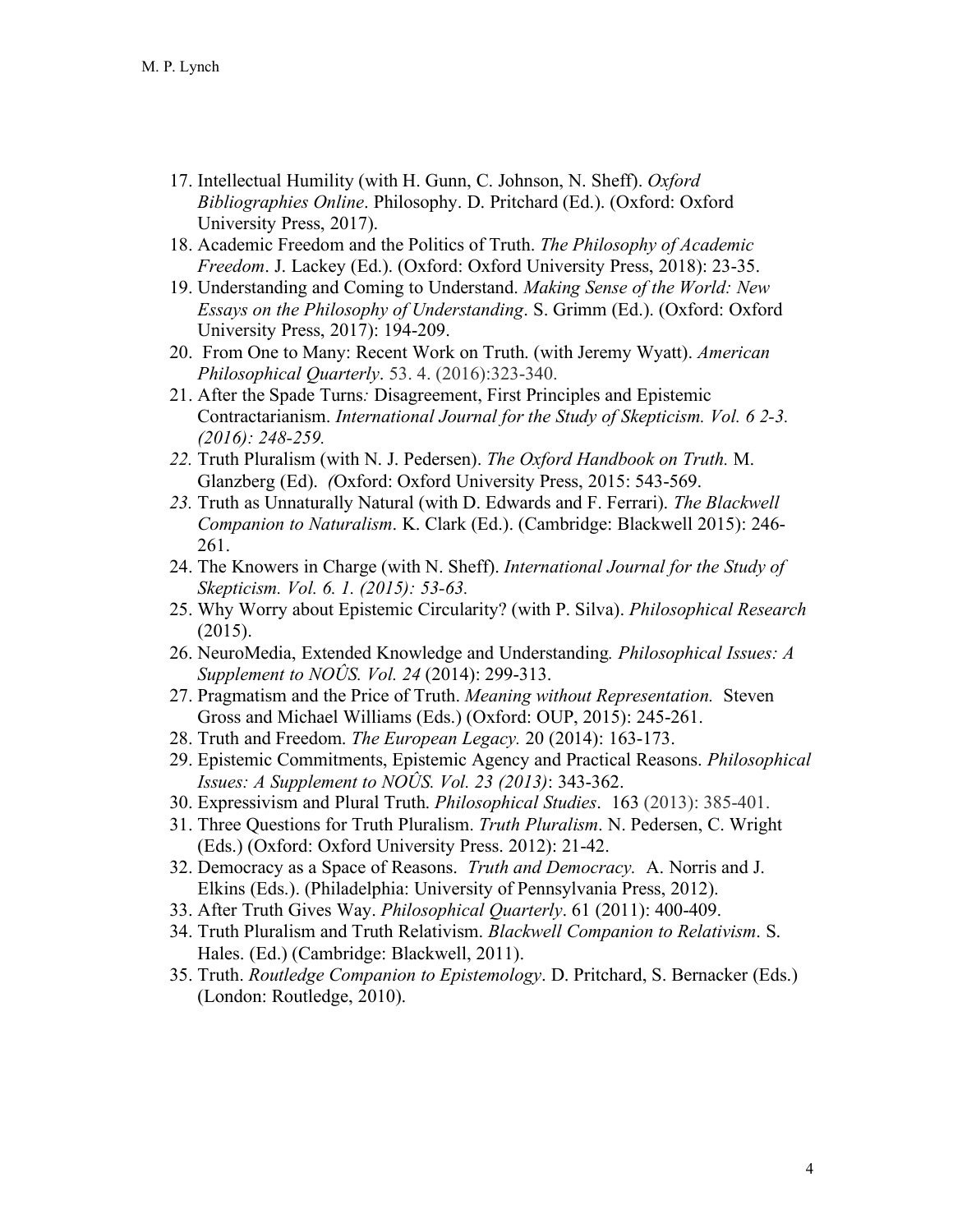- 36. Epistemic Disagreement and Epistemic Incommensurability. *Social Epistemology.* A. Haddock, A. Millar, D. Pritchard (Eds.). (Oxford: Oxford University Press, 2010).
- *37.* Truth and the Pathos of Distance. *The Library of Living Philosophers: Richard Rorty*. R. Auxier (ed.). (Chicago: Open Court, 2010).
- 38. Truth, Value and Epistemic Expressivism. *Philosophy and Phenomenological Research*, Vol. 79, No. 1. (2009), pp. 76-97.
- 39. Deception and the Nature of Truth. *The Philosophy of Deception*, C. Martin (Ed.). (Oxford: Oxford University Press, 2009):188-209.
- 40. The Values of Truth and the Truth of Values. *Epistemic Value*. A. Haddock, A. Millar, D. Pritchard (Eds.). (Oxford: Oxford University Press, 2009).
- *41.* Alethic Pluralism, Logical Consequence, and the Universality of Reason. *Midwest Studies in Philosophy 32 (2008): 122-40.*
- 42. Three Types of Pluralism about Truth. *Philosophia Scientiae. 12:1 (2008):109- 124.*
- 43. How to be a Relativist. *Truth and Judgment.* P. Nerhot (ed.) (Milan: FrancoAngeli, 2008) 13-26.
- 44. A Coherent Moral Relativism (with D. Capps and D. Massey). *Synthese 151 (2008): 1-26.*
- 45. ReWrighting Pluralism. *The Monist 89:1 (2006)*: 63-85.
- 46. Trusting Intuition. *Truth and Realism.* P. Greenough and M. Lynch (eds.). (Oxford: Oxford University Press, 2006).
- 47. Zombies and the Case of the Phenomenal Pickpocket. *Synthese*. 149 (2006): 37- 58.
- 48. Replies to Critics. *Philosophical Books* 46 (2005): 331-342.
- 49. Alethic Funtionalism and our Folk Theory of Truth: Reply to Cory Wright. *Synthese* 145 (2005): 29-43.
- 50. Minimalism and the Value of Truth. *The Philosophical Quarterly* 217 (2004): 497-517. Reprinted in D. Edwards. *Contemporary Theories of Truth*. (London: Bloomsbury, 2019)
- 51. Truth and Multiple Realizability. *Australasian Journal of Philosophy* 82, (2004): 384-408.
- 52. Truisms about Truth. *Perspectives on the Philosophy of W. P. Alston*. H. Battaly and M. Lynch (eds.). 2004.
- 53. The Impossibility of Superdupervenience (with Joshua Glasgow). *Philosophical Studies,* 113 (2003): 201-223.
- 54. Pluralism, Metaphysical Realism and Ultimate Reality. *Realism and Antirealism*. W. P. Alston (ed.). (Ithaca: Cornell University Press. 2002) 57-78.
- 55. The Truth in Contextual Semantics. *Grazer Philosophische Studien*.volume 63 (2002): 173-195.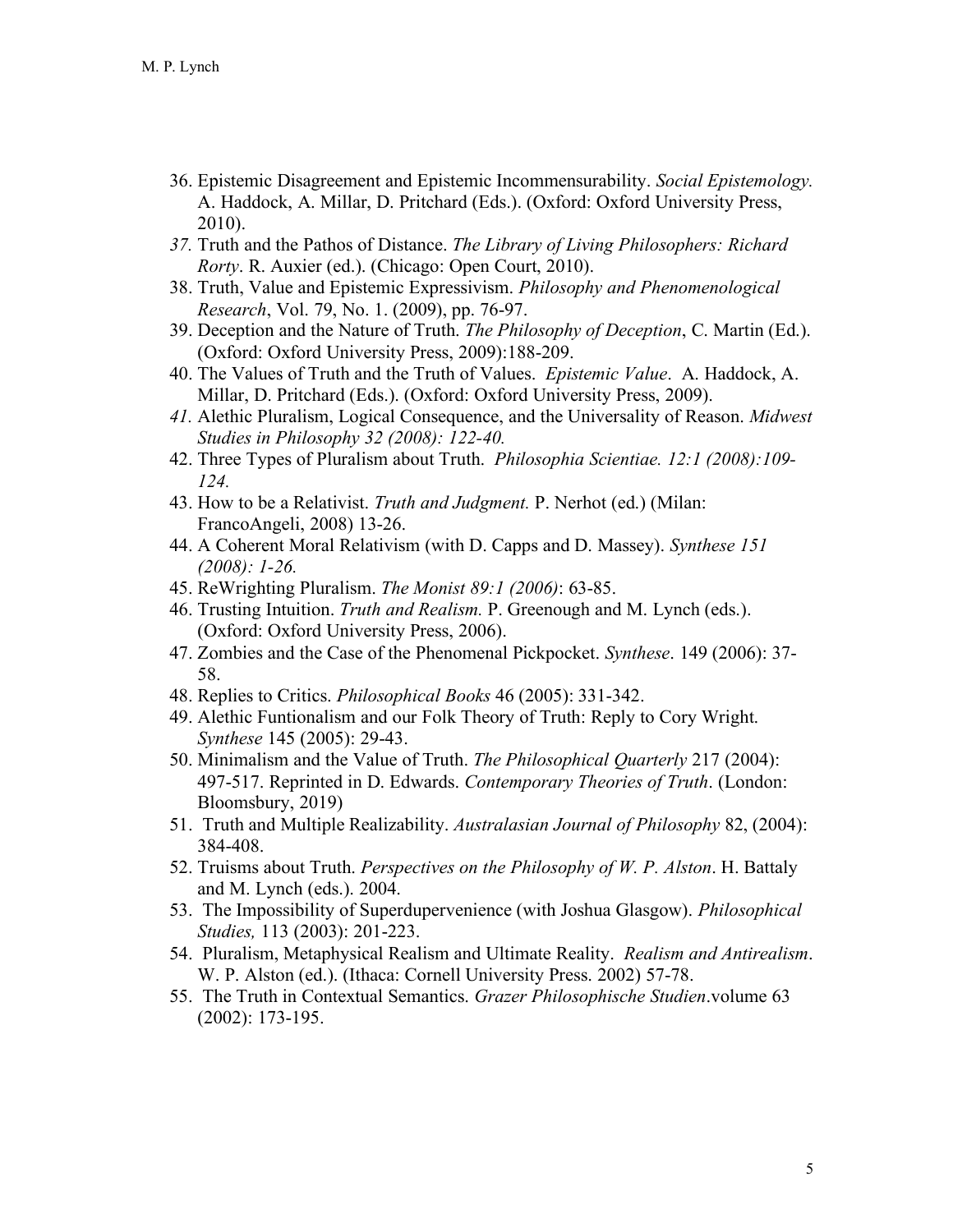- 56. Pluralism and the Fluidity of Existence: Reply to Ganssle. *Philosophia Christi*. 3 (2001): 497-504.
- 57. A Functionalist Theory of Truth. *The Nature of Truth*. M. Lynch (ed.). (Cambridge: MIT Press, 2001). 723-750.
- 58. The Elusive Nature of Truth. *Principia*. 4 (2000): 229-255.
- 59. Sensations and Pain Processes (with Kenneth J. Sufka). *Philosophical Psychology*. Vol. 13 (2000): 300-311.
- 60. Alethic Pluralism and the Functionalist Theory of Truth. *Acta Analytica*. 15 (2000): 195-214.
- 61. Beyond the Walls of Reason: *Nagel's The Last Word*. *The Philosophical Quarterly*.49: (1999): 529-536.
- 62. Fact and Content Relativity. *The Southern Journal of Philosophy*. Vol. 38 (1999): 579-595.
- 63. Coherence, Knowledge and Truth. *Social Epistemology*. 12 (1998): 217-226.
- 64. Three Models of Conceptual Schemes. *Inquiry*. 40 (1997): 407-26.
- 65. Minimal Realism or Realistic Minimalism? *The Philosophical Quarterly*. 47 (1997): 512-518.
- 66. Truth and Relativism: A Reply to Rappaport. *Philosophia*. 25 (1997): 417-422.
- 67. Hume and the Limits of Reason. *Hume Studies*. 22 (1996): 89-104.
- 68. Expanding the Graduate Student's Role in Instructional Development. *Teaching Philosophy*. 18 (1995): 339-343.
- 69. Videotaping as a Tool for Instructional Development (with Robert. van Gulick). *Teaching: A Guide for Graduate Students*. (Syracuse: Syracuse University Press. 1994).

## **ENCYCLOPEDIA ENTRIES**

Truth in Ethics. *International Encyclopedia of Ethics*. (Cambridge: Blackwell, 2012).

- Truth. *Cambridge Encyclopedia of the Language Sciences. P.Hogan (ed).* (Cambridge: Cambridge University Press, 2011).
- Proposition. *Cambridge Encyclopedia of ther Language Sciences. P.Hogan (ed).* (Cambridge: Cambridge University Press, 2011).
- Truth, Theories of. *Encyclopedia of Language and Linguistics*, 2nd ed. K. Brown (ed.). (New York: Elsevier, 2005).
- Rorty, Richard. *Encyclopedia of Philosophy*, Supplement, Second Edition, Vol. 7. D. Borchert (ed.). (New York: Simon and Schuster Macmillan Publishing Company, 2005).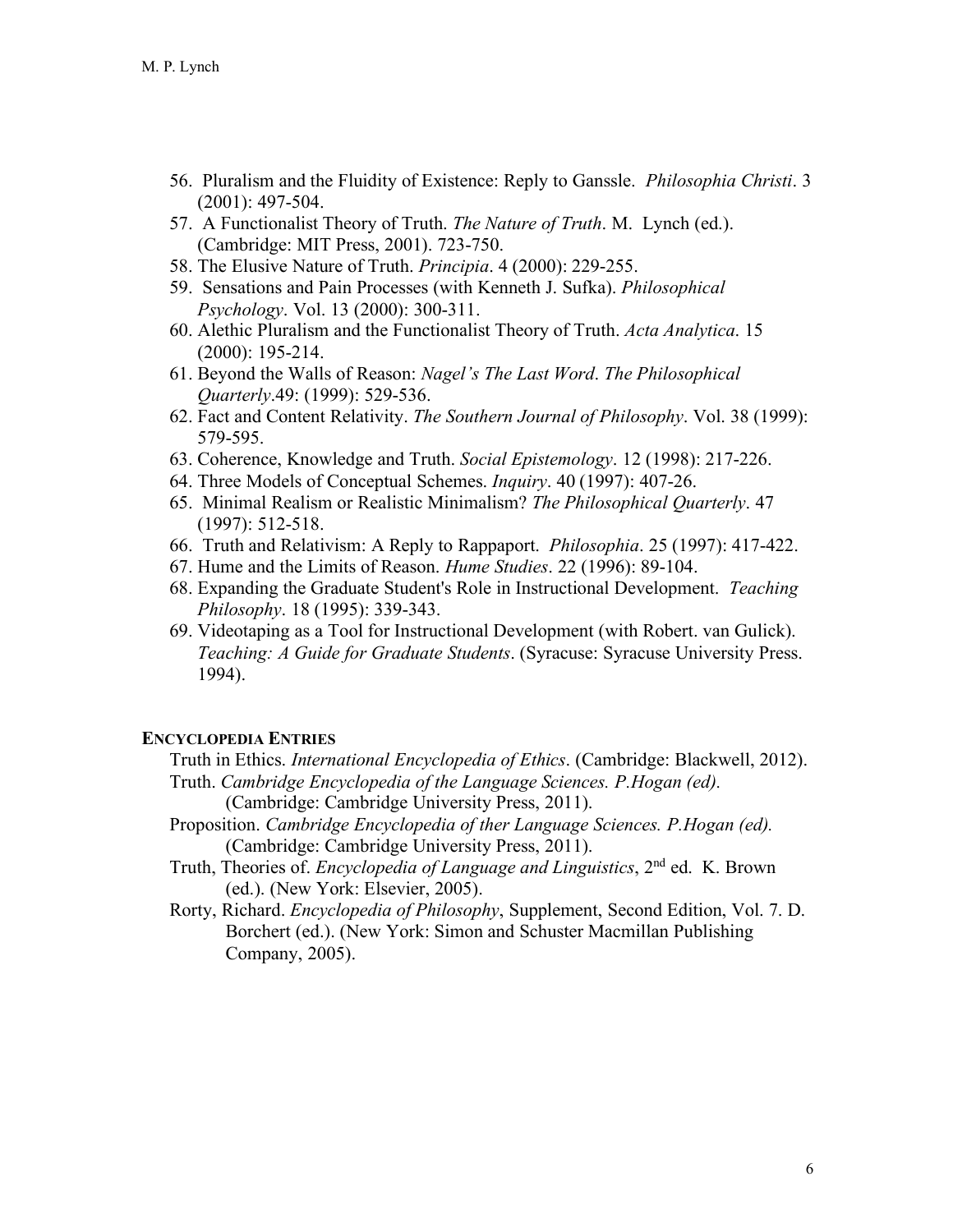## **MASS MEDIA ESSAYS**

The Value of Truth. March 1, 2021. *The Boston Review*. Explaining Truth for Humans, October 30, 2020. *3 AM Magazine*. Why Evidence Won't Change Your Convictions. *Institute of Arts and Ideas Magazine.* October 12, 2020. Do We Really Understand Fake News? *The New York Times*. September 23, 2019. Also appeared in the International Edition. Always Sticking to Your Convictions Sounds like a Great Idea but Isn't. *Associated Press/The Conversation*. Syndicated in 48 news publications. September 20, 2019. Teaching Humility in the Age of Arrogance. *The Chronicle Review*. June 5 2017. Kick This Rock. *The New York Times*. June 5, 2017. Does Intellectual Humility Matter for Democracy? *Big Questions Online*. February 24, 2017. Saving Civility. *UConn Magazine*. Spring 2017: 14-17. Truth in a Post-Truth Age. The Skeptical Razor/Euromind. Brussels: European Parliament Monograph. November 14<sup>th</sup>, 2016. Trump, Truth and the Power of Contradiction. May 8, 2016. *The New York Times Sunday Review.* May 8, 2016. Teaching in the Time of Google. *The Chronicle Review.* April 24, 2016. Trumping the Informed Citizen. *The New York Times*. The Stone. March 9, 2016. Leave my iPhone alone: Why our smartphones are extensions of ourselves. *The Guardian.* February 19, 2016. The Philosophy of Privacy: Why Surveillance Reduces us to Objects. *The Guardian*. May 7, 2015. Privacy and the Pool of Information. *The New York Times*. The Stone. July 27, 2014. After the Shutdown. *The New York Times*. The Stone. October 15, 2013. Privacy and the Self. *The New York Times*. The Stone. June 22, 2013. Of Flies and Philosophers. *The New York Times*. The Stone. March 5, 2013. Vote for Reason. *The New York Times*. The Stone. September 30, 2012. Defending Science: An Exchange: *The New York Times*. The Stone. March 12, 2012 Science, Faith and First Principles. *The New York Times*. The Stone. November 3, 2011. Reasons for Reasons. *The New York Times*. The Stone. October 2, 2011. The Truth in Beer. *Philosophy and Beer*, ed. S. Hales (Oxford: Blackwell, 2007). Where's Liberal Passion? (Cover article) *The Chronicle Review*, April 22nd, 2005. Who Cares about Truth? (Cover article) *The Chronicle Review*, September 10, 2004.

Truth Matters*. The Boston Globe,* November 4, 2002.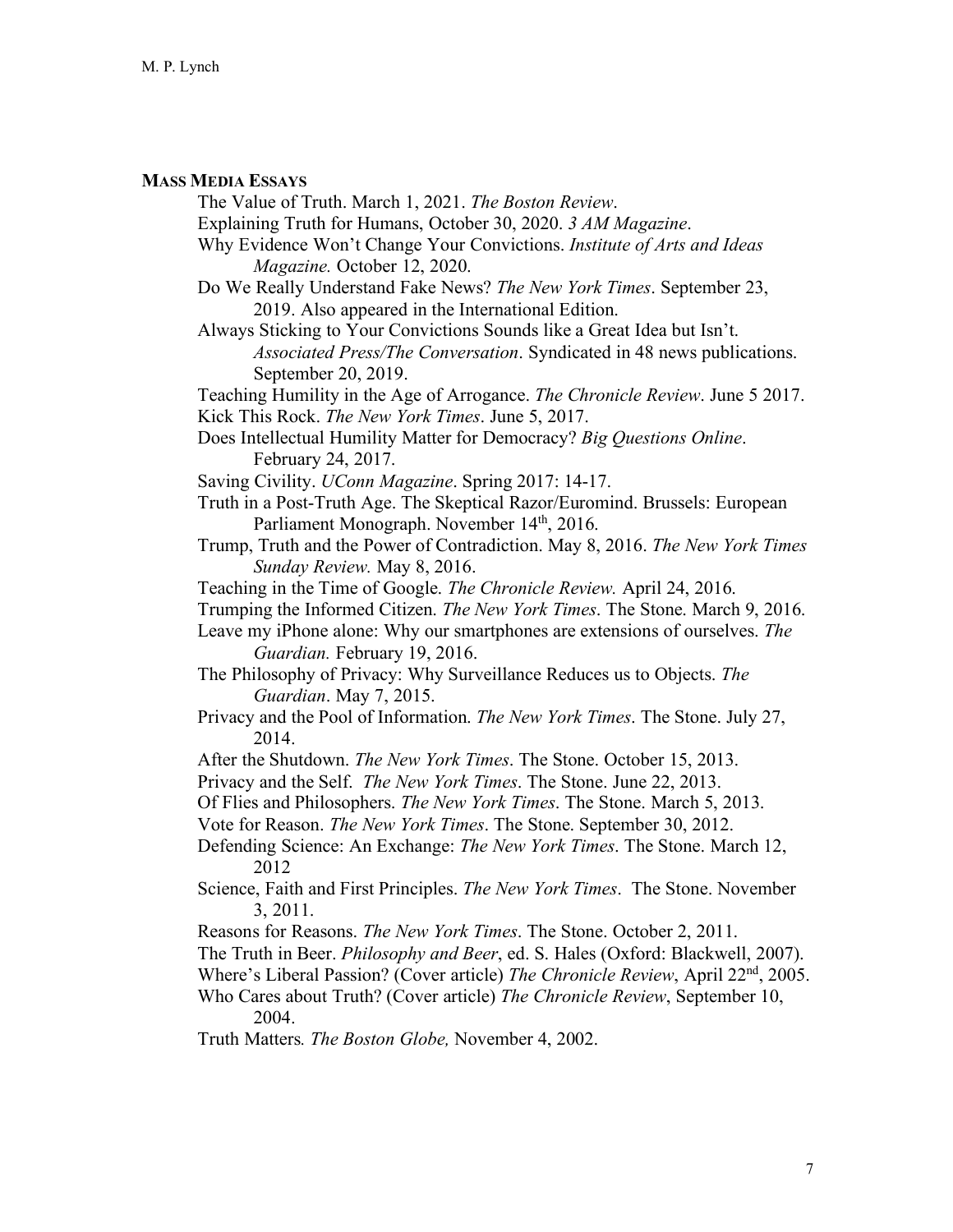Truth in Context. *Memphis Commercial Appeal*. January 17, 1999.

## **BOOK REVIEWS**

*Truth*, by A. Burgess and J. Burgess. *Notre Dame Philosophical Reviews. Hard Truths* by E. Millgram*. Notre Dame Philosophical Reviews.* 11.29.2009. *Thought and World* by C. Hill and *The Correspondence Theory of Truth* by A. Newman. *Philosophical Quarterly* 54 (2004):330-332. *What is Truth*?*.* Ed. by R. Schantz. *Grazer Philosophische Studien* 67 (2004): 236-239. *Dreaming Souls*, by O. Flanagan. *Contemporary Psychology*: *American Psychological Association's Review of Books*, 48 (2003): 94-96. *The Plurality of Actual Worlds* by A. Blais. *Mind*. 110, 437 (2001): 174-177 *New Essays On the Philosophy of Michael Dummett*. Ed. by J. Brandl. *The Philosophical Quarterly*. 50 (2000): 540-542. *The Skeptic Way*: *Sextus Empiricus's Outlines of Pyrrhonism*, by B. Mates. *The Review of Metaphysics*. 50 (1997) 886-87. *Beyond Positivism and Relativism,* by L. Laudan. *Mind*. 107 (1998):425:233-35.

## **AWARDS AND HONORS**

George Orwell Award for Distinguished Contribution to Honesty and Clarity in Public Language, 2019 (Previous winners include Noam Chomsky, Jon Stewart) APA Committee for Public Philosophy Award, 2013 President, Southern Society for Philosophy and Psychology, 2013 The Brain National Lectures, Seoul National University, Seoul Korea. 2012 National Endowment for the Humanities Fellowship, 2009-2010 *Prose* Award for Philosophy, Honorable Mention 2012 College of Liberal Arts and Sciences, Research Excellence Award, 2011 Provost's Fellowship, University of Connecticut, 2007 University of Connecticut Humanities Institute Fellowship, 2006-2007 *ForeWord Magazine* Gold Medal Award for best book in Philosophy, 2005 Bogliasco Institute Fellowship. Liguria Study Center, Bogliasco, Italy, 2003 *Choice Magazine* Award for Outstanding Book in Philosophy, 1999 Griffith Memorial Award, SSPP, 1998 University of Mississippi Office of Research Summer Grant 1996, 1997, 1999 SUNYA Undergraduate Award for Distinguished Work in Philosophy, 1990 *Phi Beta Kappa,* 1989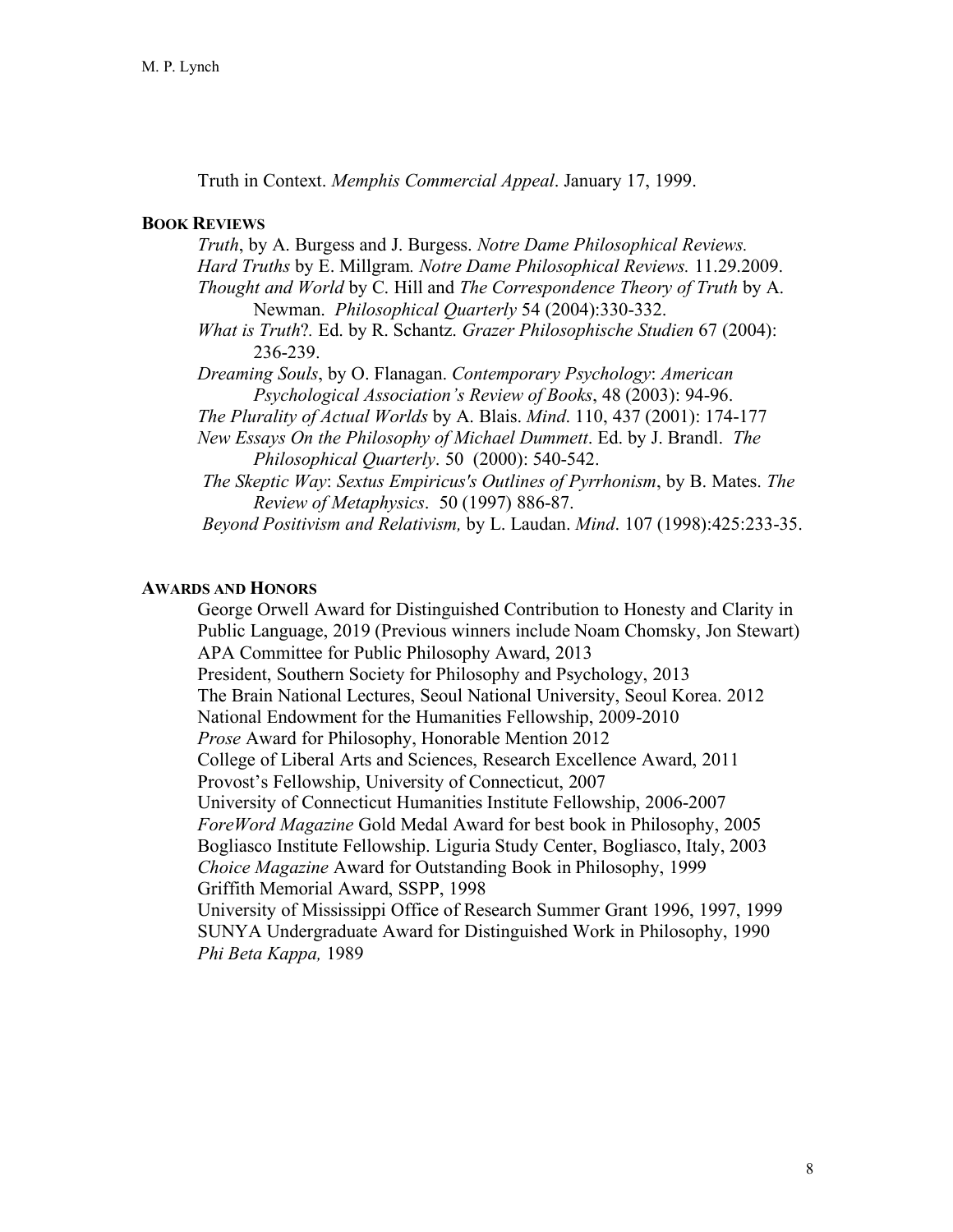**SELECTED PROFESSIONAL PRESENTATIONS (**organized by title).

"Political Meaning and Political Truth" University of Waikato, 2021; University of Notre Dame, Australia, 2021

"Social Media, Disinformation, and Political Meaning", Lafayette College, 2021

- "Truth as a Democratic Value" Princeton University, 2019; Binghamton University 2019; University of London, 2019. University of Dublin, 2021.
- "Know-it-All Society" Writers in the Loft, 2019; North Carolina State University, 2019; NFRPP, 2019. Nantucket Project, 2018.

"Arrogance and Misunderstanding What Matters". Yale University, 2019.

- "Fake News and the Politics of Truth" College de France, 2017; Norwegian Academy of Science and Letters, 2017; Georgetown University, 2017; University of Pennsylvania 2017; University of Cincinnati, 2017; Franklin and Marshall, 2017. University of Twente, 2018; Hungarian Academy of Arts and Sciences, 2018. Oxford University, 2018. LeMoyne College, 2019; Syracuse University 2019; ZAS Berlin, 2021; University of Memphis, 2021, Cal State Sacremento, 2021.
- "Understanding and Coming to Understand" Yale University, 2017; Harvard University, 2017; Middlebury College, April 2016; St. Louis University; 2015.
- "Epistemic Arrogance and Public Discourse" Episteme Conference, 2017; University of Copenhagen, 2017. University of London Institute of Philosophy, 2018. Yale University 2019.
- "Knowing More and Understanding Less": University of Edinburgh, October 2015; Henderson State University, November 2015; Minnesota State, April 2016; Vanderbilt University, March 2016.
- "Why Privacy Matters." The Chautauqua Institution. July 2014. The Point Magazine Symposium, NYC, January 2015.
- "Who Knows? Privacy, Knowledge and Big Data." American Philosophical Association, December 2014. The Ohio State University, Center for Ethics, April 2015.
- "The Possibility of Rational Persuasion." British Wittgenstein Society, June 2014. Northwestern University (philosophy colloquia), February 2014; Syracuse University (Alston Symposium) February 2014.
- "Knowledge in the Datasphere." Kaplan Humanities Institute, Northwestern U. February 2014.
- "Truth Pluralism and the Problem of Double-counting". Yonsei University. January 2014. University of Aberdeen, October 2013. Ohio State University April 2015.
- "Reasons and Contractarian Epistemology" University of Geneva, November 2013.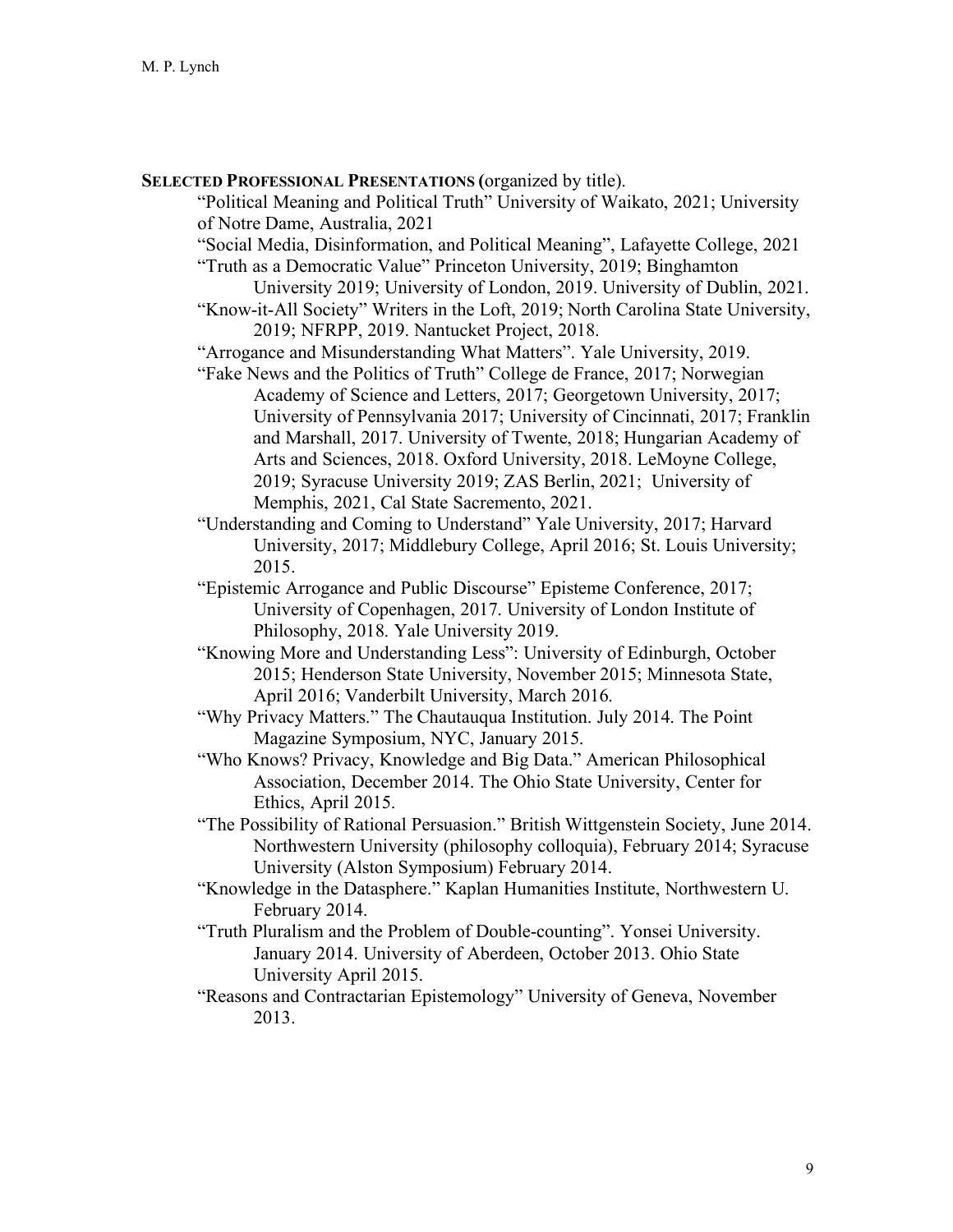"Neuromedia, Knowledge and Understanding". University of St. Andrews reading party. October 2013. University of Edinburgh, October 2014.

"Knowledge and Informational Glut." UCHI luncheon talk, February 2012. "Pluralism and Deflationism." NIP, Aberdeen. October 2012.

- "Reason and Democracy." Presidential Address, SSPP February 2012; SUNY New Paltz, September 2012.
- "The Varieties of Truth" University of Nevada, Reno, September 2012. The Brain Korea Lectures (Three Lectures), Seoul National University, South Korea; May 2012; One of the lectures was given at the University of Irvine, November 2011.

"Epistemic Realism and Epistemic Incommensurability" University of Edinburgh, October 2011; University of Cincinnati Naturalism Conference, 2010.

- "The Values of Truth" University of Edinburgh, October 2012; Northern Institute of Philosophy, University of Aberdeen; October 2011; Princeton University April 2011; University of Zurich, 2011.
- "Three Questions about Truth" Princeton University, 2011. University of Las Vegas, November 2010; University of Minnesota, November 2010; Aporo Workshop on Truth, University College Dublin, October 2010.
- "Epistemic Incommensurability" Tufts University, 2010; University College Dublin, October 2010; Fordham University, 2010; Union College, May 2010. Australian Association of Philosophy, July 2009.
- "Arguments against Epistemic Realism" University of Edinburgh, October 2010; Northern Institute of Philosophy, 2010.
- "Democracy and Epistemic Disagreement" University of Copenhagen, 2010 (plenary); Pacific APA, 2011

"Replies" Author Meets Critics: Truth as One and Many, Central APA, 2010.

- "Expressivism and Plural Truth" University of Copenhagen, December 2009; New School for Social Research, April 2010; University of Sydney, 2009.
- "After Truth Gives Way" Philosophy of Language and Linguistics Conference. Dubrovnik, Croatia, September 9<sup>th</sup>, 2010.
- "Rationality, Disagreement and the Epistemic Original Position." University of Copenhagen. December 11. 2009
- "A Plurality of Pluralisms" (invited), ANU conference on Crispin Wright, July 15, 2009.
- A Deflationary Theory of Intuition"/"Trusting Intuitions." Society for Realism/Antirealism. Pacific APA. April 9, 2009; Truth and Realism Conference, University of St. Andrews 2004.
- "Pluralism about Truth and Consequence" University of Alabama, March 28, 2009.
- Faith in Reason." University of Alabama, March 29, 2009.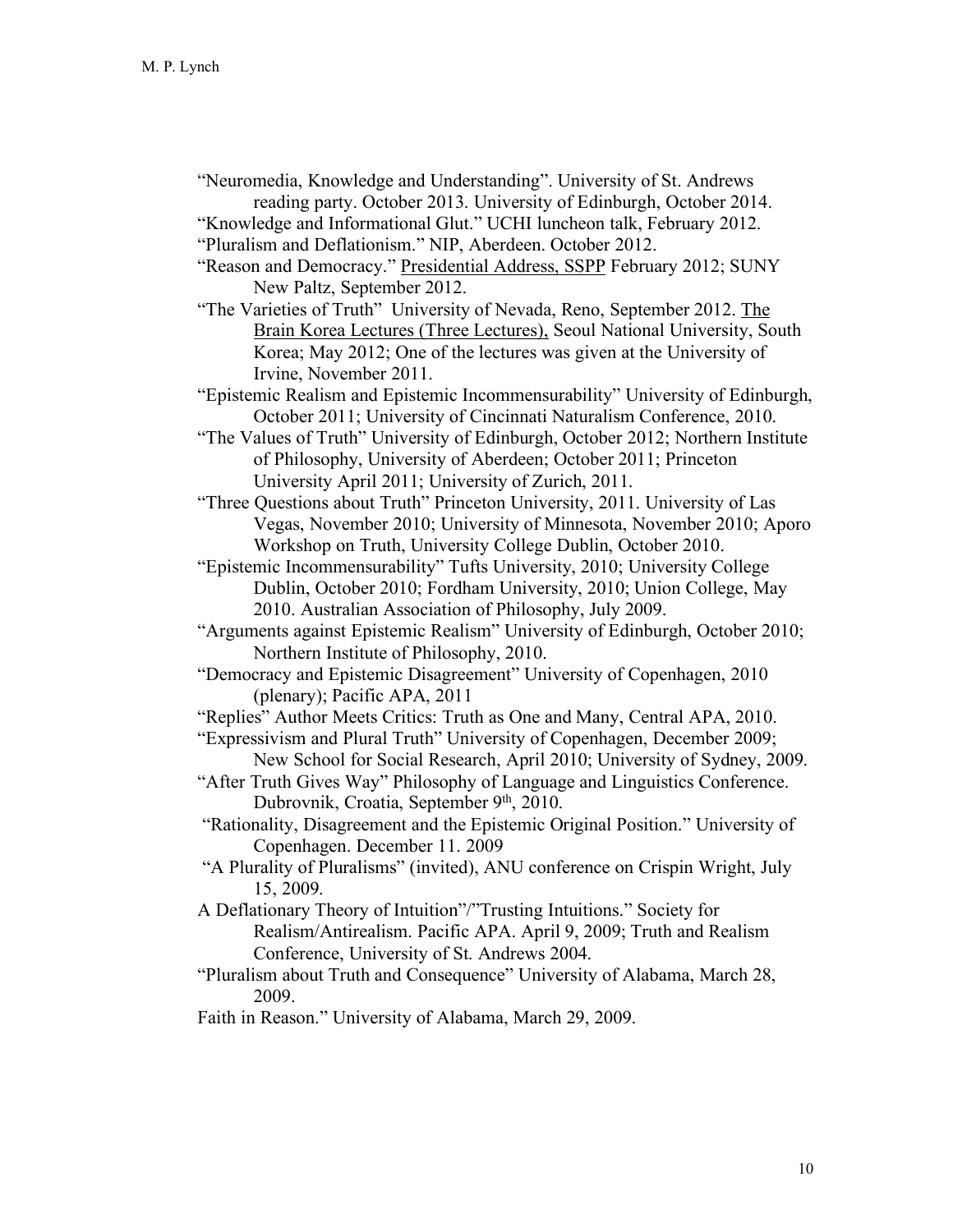- "Truth as One and Many" (invited) Johns Hopkins University, Workshop on Minimalism and Pragmatism. November 7, 2008.
- "Truth and Epistemic Value." University of Edinburgh, December 13, 2007.
- "Truth Pluralism and Logical Pluralism." St. Andrews University, December 10, 2007.
- "Epistemic Disagreement." Bled Philosophy conference, Bled Slovenia, May 28, 2007; University of St. Andrews, August 3, 2006.
- "Truth as One *and* Many" Uppsala University, April 24, 2007.
- "Truth as One *or* Many" Uppsala University, April 23, 2007.
- "The Truth in Realism, the Realism in Truth" Hamilton College, March 31, 2007.
- "Three Kinds of Pluralism about Truth." Nancy conference on Antirealism(s), (plenary) Nancy France, June 27, 2006; Syracuse University, colloquium, December 9, 2005; University of Miami, Ohio; colloquium December 02, 2005

"The Value of Truth and the Truth of Values". (invited) SSPP, April 12, 2006; (invited) Epistemic Value Workshop, Stirling University October 23, 2005

- "ReWrighting Pluralism", University of Stirling, colloquium October 22, 2005
- "Truth as Many and One" Arche, St. Andrews University, July 2005
- "Replies to Critics" APA Pacific Division, March 24, 2005
- "Truth Matters", (Invited address) Treasury Executive Institute, U.S. Mint, March 17, 2005
- "Truth, Power and Democracy", University of Virginia, (invited address) October 22, 2004; College of Dupage, (invited address) October 11, 2004; University of Cincinnati (invited public address), OH January 24, 2003
- "Two Problems about Truth" Truth and Realism Preconference, June 15, 2004, St. Andrews University.

"Thoughts, the World and Everything in Between." SSPP April 2004.

- "Minimalism and the Value of Truth." University of Connecticut colloquium, November 2003; Keynote Address, Eastern Pennsylvania Philosophical Association. November 7, 2003; University of Cincinnati colloquium, OH, January 22, 2003; University of Wales colloquium, Cardiff, December 2, 2002; Keynote Address, MS Philosophical Association, Oxford, MS, April 11, 2003; University of St. Andrews colloquium, November 20, 2002.
- "How to be a Relativist" (Invited address) Conference on Truth and Judgment, University of Turin, June 4, 2003; Tufts University colloquium, April 16, 2003; University of Genoa colloquium, Genoa, Italy, February 15, 2003
- "Truth's Value." The Moral Sciences Club, Cambridge University, November 12, 2002; Florida State University colloquium, September 5, 2002; 32nd Annual Cal State Fullerton Philosophy Conference, (invited) March 22, 2002.
- "The Impossibility of Superdupervenience." SSPP, Nashville, March 29, 2002.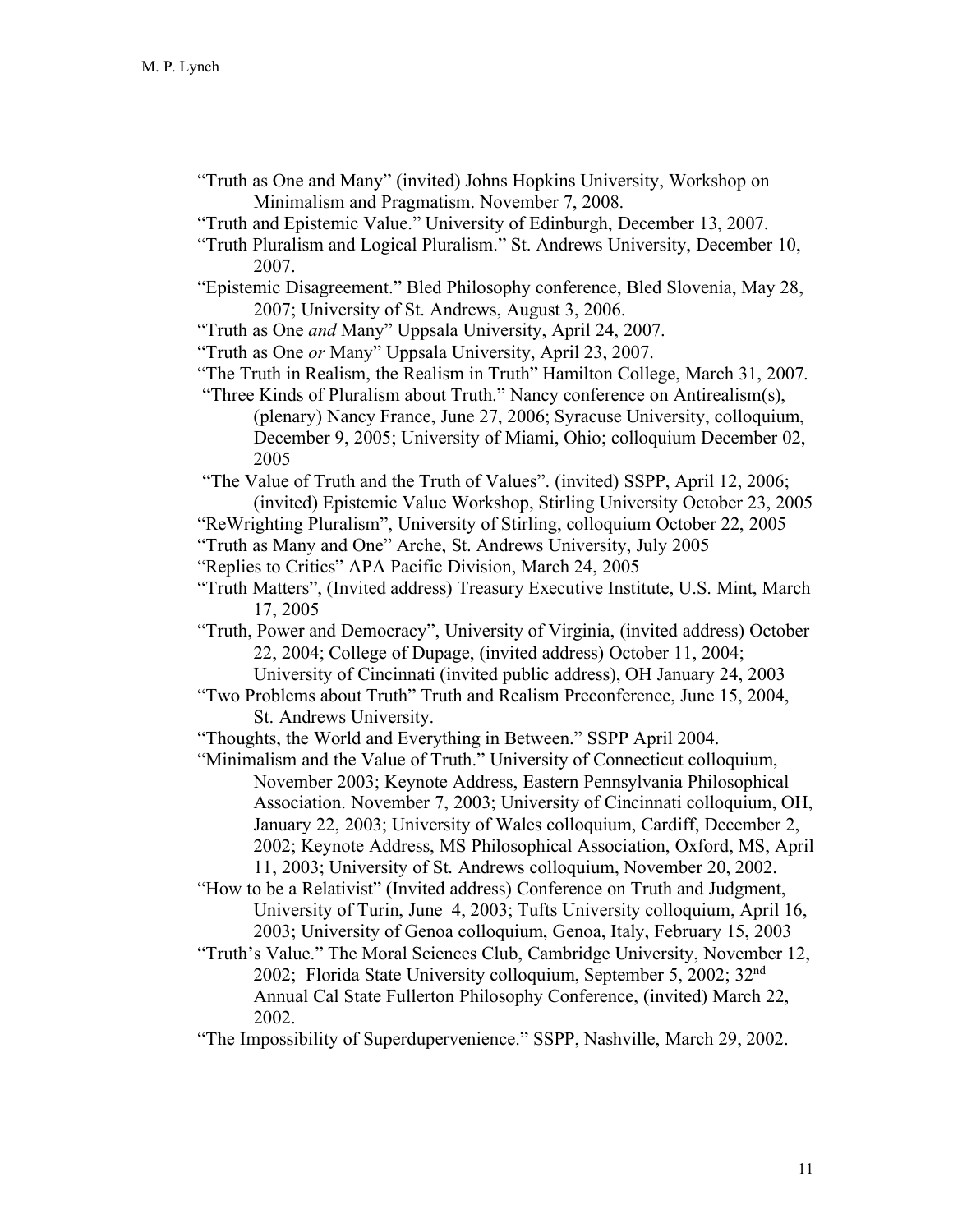- "Truth and Multiple Realizability." University of Cincinnati colloquium, March 2, 2001; University of Connecticut colloquium, February 15, 2001.
- "Truth, Knowledge and Moral Concepts: A Reply to Schiffer". SOFIA Conference on Realism and Relativism, Oaxaca Mexico, January 8, 2001.
- "Replies to Sosa, Devitt and Jackman" Author Meets Critics Symposium on *Truth in Context*. APA. December 29, 2000.
- "Truth as a Functional Concept." American Philosophical Association (Eastern Division), New York City. December 28, 2000.
- "The Truth in Contextual Semantics." Horgan Symposium (invited) Austrian/Slovene Philosophy Congress, Celje, Slovenia. August 21, 2000; SPPP, New Orleans, April 15, 2001.
- "Comments on Pluralism." Round-table discussion on Realism and Truth. Seminar on Realism and Truth, (invited) Calvin College, May 2000.
- "Pluralism about Truth." Connecticut College colloquium, January 2000; University of Southern Mississippi, colloquium. February 19, 2000; Catholic University of Lublin colloquium, Poland. June 9, 1999; Bled Epistemology Conference, Bled Slovenia. May 28, 1999.

"Hume's Theory of Truth." International Hume Conference, Cork, Ireland. July 19, 1999.

- "Conceptual Schemes and Incommensurability." Hanover Conference on Incommensurability, Germany. June 15, 1999.
- "The Parting Word: Nagel and The Limits of Reason." Society of Realism and Antirealism. Central Division of the American Philosophical Association, May 8, 1999.
- "Fact and Content Relativism." Arkansas State University colloquium. April 9, 1999.
- "Zombies and the Case of the Phenomenal Pickpocket." Mid-South Philosophy Conference. March 5, 1999; Duke University colloquium, October 29, 1998.
- "The Relativity of Fact and Content." Southern Society for Philosophy and Psychology. April 9, 1998. (*Griffith Award* winner)
- "Why (If Alston's Right) We Can't Define Truth." Wheaton Philosophy Conference on Realism and Truth, 1997; Pacific Division of the American Philosophical Association. March 27, 1997; University of Memphis, colloquium. April 29, 1998.
- "Truth in Context." Ole Miss College of Liberal Arts Faculty Forum. January 21, 1997.
- "The Viability of Metaphysical Pluralism." Society of Realism and Antirealism. Central Division of the American Philosophical Association, April 26, 1996.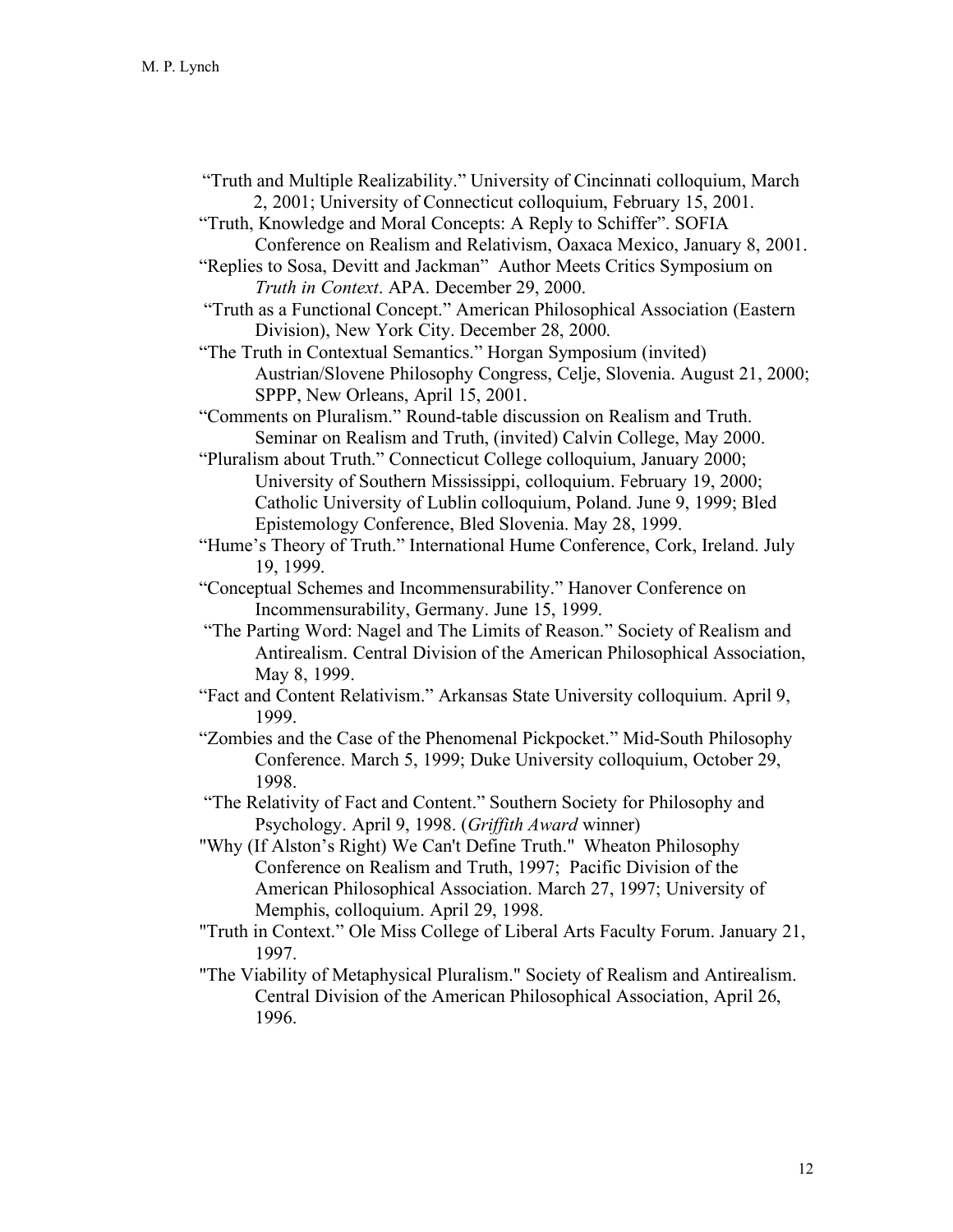"A Pragmatic Plea for Truth." The Mid-South Philosophy Conference. February 24, 1996.

"The Self-Destruction of Reason." 22nd International Hume Conference. July 25-29, 1995; Creighton Club (NYS Philosophical Assoc.). April 8, 1995. "Hume and the Limits of Reason." Central Division, American Philosophical

Association, May 7, 1994.

#### **SELECTED MEDIA AND PUBLIC APPEARANCES**

LIVE: TED talk at main TED conference, seen by 100,000 worldwide live, over 1.8 million views), TED Summit, The Nantucket Project, SXSW, Chautauqua; TED@250; Writers in the Loft; Center for Public Inquiry; The US Mint Lecture Series; NFRPP, numerous bookstore appearances, convocations, public lectures etc.

PRESS: Profiles and interviews in *The New Yorker, Washington Post, The New York Times*, *The LA Times, The Guardian, Mashable, Wired*, *3 am Magazine*, *Boston Globe, Atlanta Journal-Constitution, Denver Post. Success Magazine, Toronto Globe and Mail, Richmond Examiner, International Herald-Tribune; Hartford Courant*. Various German, French, Danish, Dutch, Italian Brazilian, Spanish and Korean papers.

RADIO, PODCASTS and TV, 100+ appearances and/or discussions about my work on: Morning Joe (MSNBC); Let's Go There, Fresh Air (NPR); The Young Turks; David Pakman Show; WBUR Radio Boston; Book TV (C-SPAN); The Open Mind (PBS); On Point (NPR/WBUR); Late Night Live (Australian Broadcasting) To the Point (KCRW); Whaddya Know? (NPR); PhilosophyTalk, Brian Leiter Show (WNYC); Where We Live (WNPR) Colin McEnroe Show; (WNPR); The Connection (NPR/WGBH); Odyssey (Chicago Public Radio); Focus 580 (WILL AM/FM); Minnesota Midmorning (Minnesota Public Radio); Equal Time for Free Thought (WBAI NYC). Television: Nitebeat with Barry Nolan (Comcast CN 8)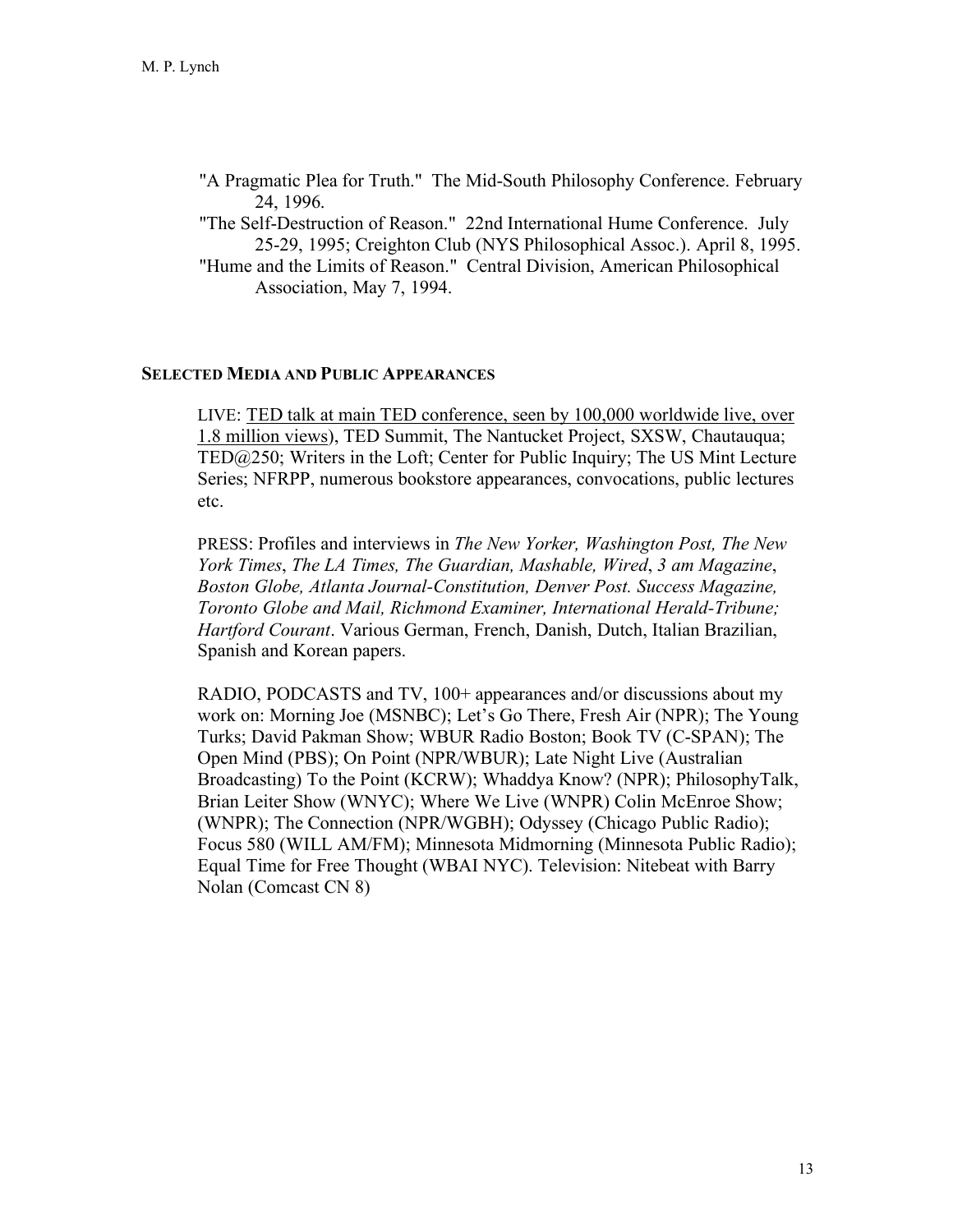## **EDUCATION, APPOINTMENTS AND LEADERSHIP**

#### **EDUCATION**

Ph.D. in Philosophy**,** Syracuse University, 1995 B.A. in Philosophy*, summa cum laude*, SUNY Albany, 1990

## **APPOINTMENTS (ACADEMIC)**

Board of Trustees Distinguished Professor, University of Connecticut, 2019- Professor, University of Connecticut, 2007- Associate Professor, University of Connecticut, 2004-2007 Chair, Department of Philosophy, Connecticut College, 2003-04 Assistant and Associate Professor, Connecticut College, 2000-04 Assistant Professor, University of Mississippi, 1995- 2000

#### **APPOINTMENTS (ADMINISTRATIVE)**

Director, University of Connecticut Humanities Institute 2014- present, Interdisciplinary research institute, direct report to the Provost; accomplishments: expanded fellowship program, doubled annual budget, tripled space, significantly increased private donation and raised over \$8 million in grant funding together with \$2 million additional match from UConn.

Founding Director, New England Humanities Consortium, 2018-2021. Created and founded consortium of now 14 humanities centers and institutes throughout the region; raised \$850,000 from the Andrew W. Mellon Foundation to support consortium's projects, principally the Faculty of Color Working Group.

#### **VISITING APPOINTMENTS**

2002, 2006, 2008, Visiting Fellow, Arché AHRC Research Centre for the Philosophy of Logic, Language, Mathematics and Mind, University of St. Andrews.

2010-2013, Visiting Fellow, Northern Institute for Philosophy, University of Aberdeen Scotland

Summer 1999, Visiting Fellow, St. Edmund's College, Cambridge University

#### **TEACHING AWARDS**

2011 subject of the first Great Teachers Video, College of Liberal Arts and Sciences, UConn.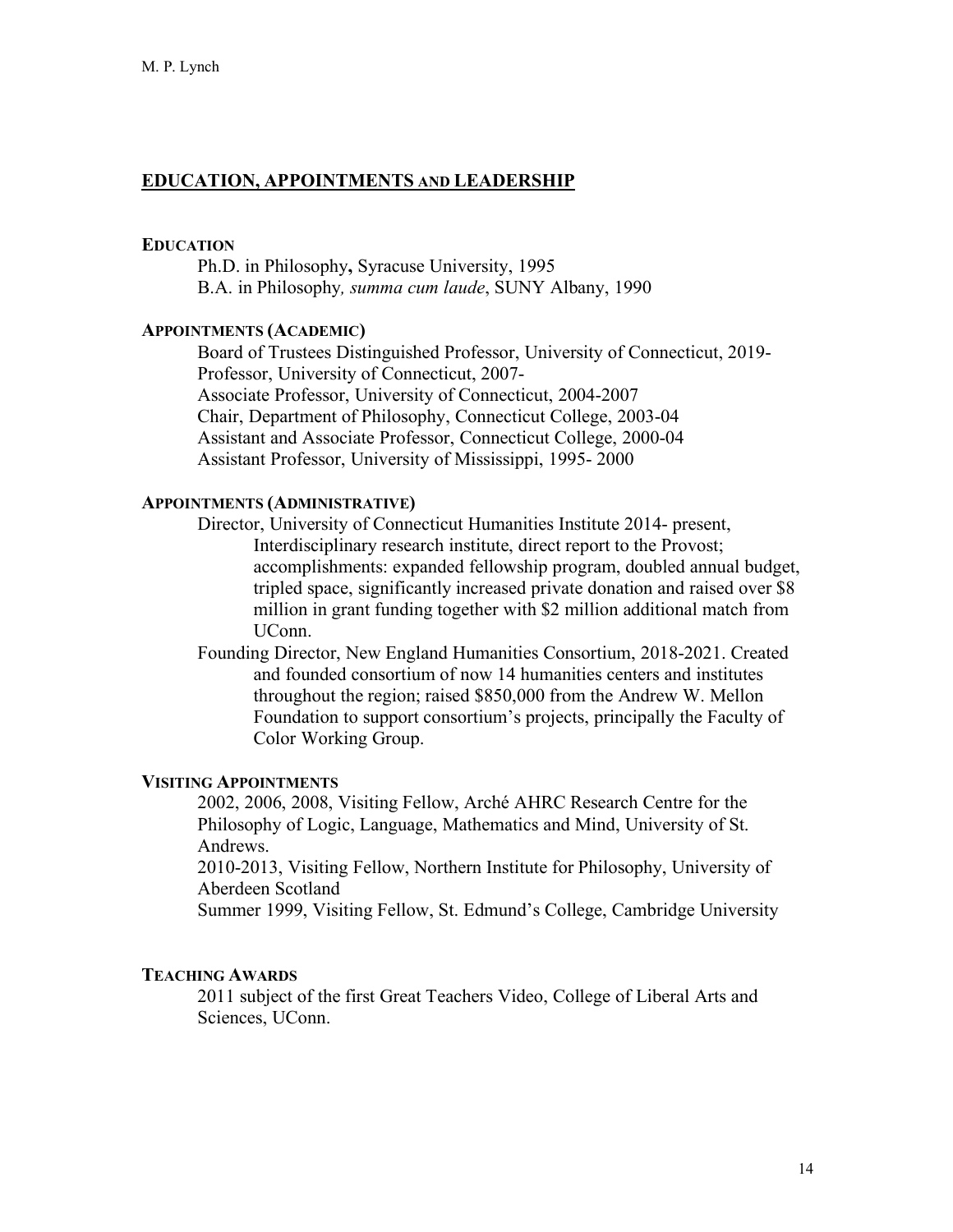1998 Cora L. Graham Outstanding Teacher of freshmen, University of **Mississippi** 1995 Syracuse University Certificate of University Teaching 1994 Outstanding TA Award, Syracuse University 1994-95 Syracuse University Teaching Fellow

## **DISSERTATIONS ADVISED**

- 1. David Capps: A Pluralist Theory of Epistemic Justification
- 2. Daniel Massey: The Argument from Irresolvable Moral Disagreement" (Spring Hill College)
- 3. Bradley Strawser (with Steven Wall): The Bounds of Defense: Moral Responsibility, Autonomy, and War (Naval Postgraduate School and U of Oxford)
- 4. Paul Silva: The Epistemology of Intuition and Seemings (University of Cologne)
- 5. Jeremy Wyatt: Pluralism and the Absence of Truth (Waikato University NZ)
- 6. Casey Rebecca Johnson: Speech Acts and Silencing: Applying a New Account of Illocutions To Debates over Silencing and Testimony (University of Idaho)
- 7. Michael Robillard (with Hallie Liberto): The Moral Dimensions of Vulnerability and Exploitation (Uehiro Center Oxford U).
- 8. Hanna Gunn Social-Epistemic Agency (University of California, Merced).
- 9. Nathan Sheff: Thinking Together: Joint Commitment and Social Epistemology (UConn Stamford)
- 10. Nathan Kellen: Pluralisms about Truth and Logic (Kansas State University)
- 11. Teresa Allen: Engaging Others (Northern Illinois U)
- 12. Junyeol Kim (with Marcus Rossberg): Frege's Conception of Truth as an Object (Chungbuk National University)
- 13. Eric Berg (current)

# **COURSES**

Undergraduate: Ethics; Introduction to Philosophy;  $17<sup>th</sup> - 18<sup>th</sup>$  century philosophy; Metaphysics; Epistemology; Philosophy of Mind; Aesthetics; Twentieth Century Philosophy; Consciousness (seminar); Wittgenstein (seminar); Truth and Relativism (seminar); Political philosophy.

Graduate: Realism; Social Construction; Political Epistemology; The Metaphysics of Truth; The Politics of Truth; Epistemology (various topics including Internet Epistemology, Social Epistemology, Theories of Justification); Ethics; Metaphysics (various topics); Philosophy of Mind (various topics); Consciousness.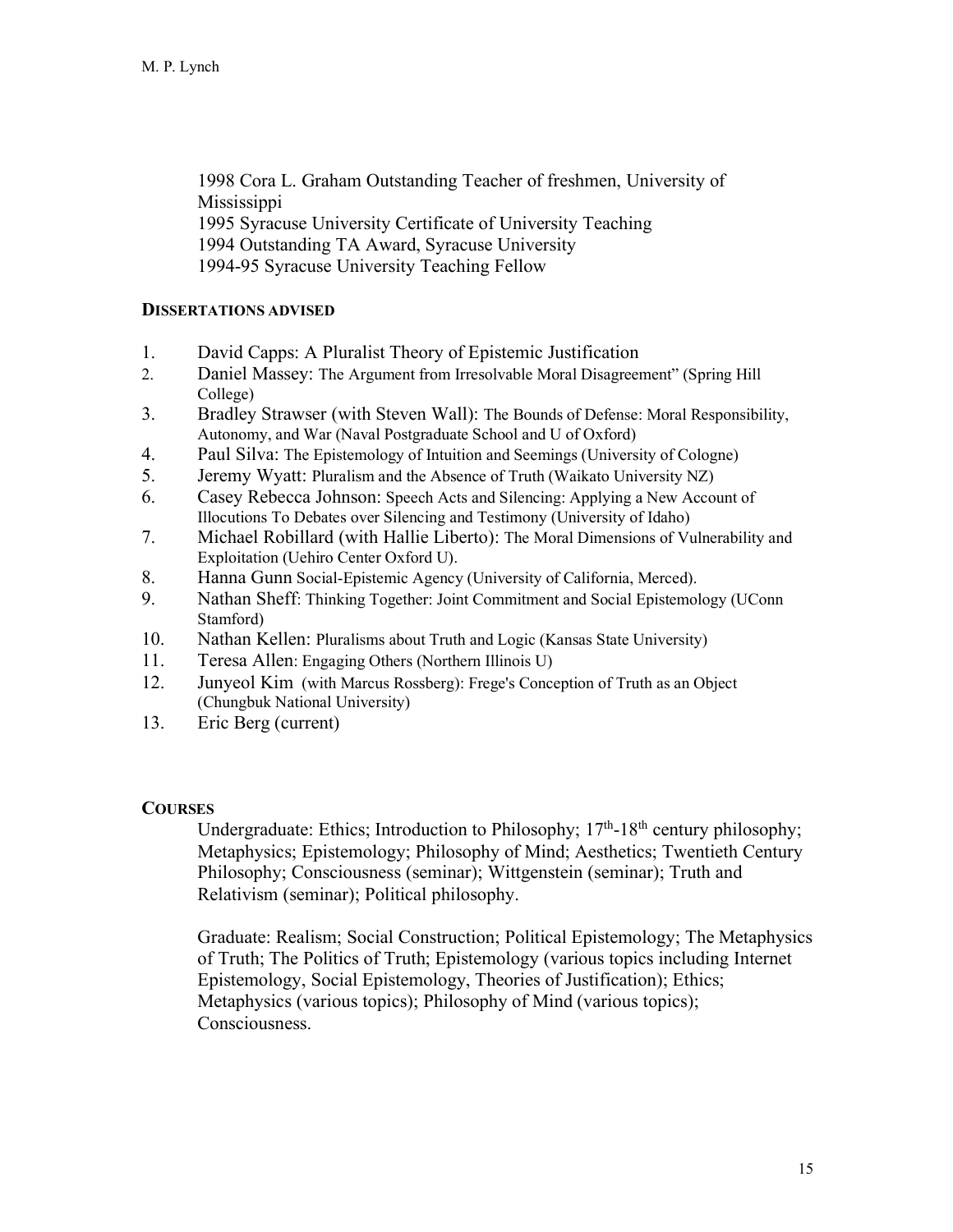## **CONFERENCE AND WORKING GROUP LEADERSHIP**

- As Director of the Humanities Institute: Sponsored and funded hundreds of conferences and colloquia; personally organized or co-organized dozens of interdisciplinary workshops and conferences on topics ranging from truth and democracy, religion and public discourse, social epistemology, etc.
- Leader, Social Epistemology Working Group (The SEWing Circle) 2015-2021. Interdisciplinary lab
- Leader, LEM (Language, Epistemology, Mind) Working Group 2007-2015. Philosophy lab.
- Co-Organizer, Truth Pluralism and Logical Pluralism. Conference, University of Connecticut, April 2015.
- Co-Organizer, Truth Workshop, May 2009, University of Connecticut.
- Co-Organizer, Naturalized Philosophy of Language and Mind: A Conference in Honor of Ruth Millikan, October 2008, University of Connecticut Co-Organizer, Conference on Truth and Realism, University of St. Andrews 2004 Co-Organizer and Program Chair, Society for Philosophy and Psychology, 2002

Meeting, Edmonton, Alberta Canada.

Program Committee, American Philosophical Association, Central Division, 2002 Co-Organizer: Workshop on Neuroscience and Philosophy, University of Mississippi, 1997

### **SELECTED PROFESSIONAL SERVICE**

Editorial Referee, *Philosophy and Phenomenological Research; Nous; Philosophical Studies, Mind, Philosophical Quarterly, Australasian Journal of Philosophy*, *Hume Studies, Philosophical Psychology, Synthese, Cognitive Science, British Journal for Philosophy of Science, Canadian Journal of Philosophy* 

Manuscript referee for Oxford University Press, Cambridge University Press, Westview Press, MIT Press, APA (Central 2002), SSPP and SPP (2001 - 2003)

Executive Committee, Southern Society for Philosophy and Psychology: 2013- 2015

Executive Committee, 2002-2005, Society of Philosophy and Psychology.

- Program Committee, American Philosophical Association, Central Division: 2000.
- Griffith Award Committee, Southern Society for Philosophy and Psychology, 1999-2000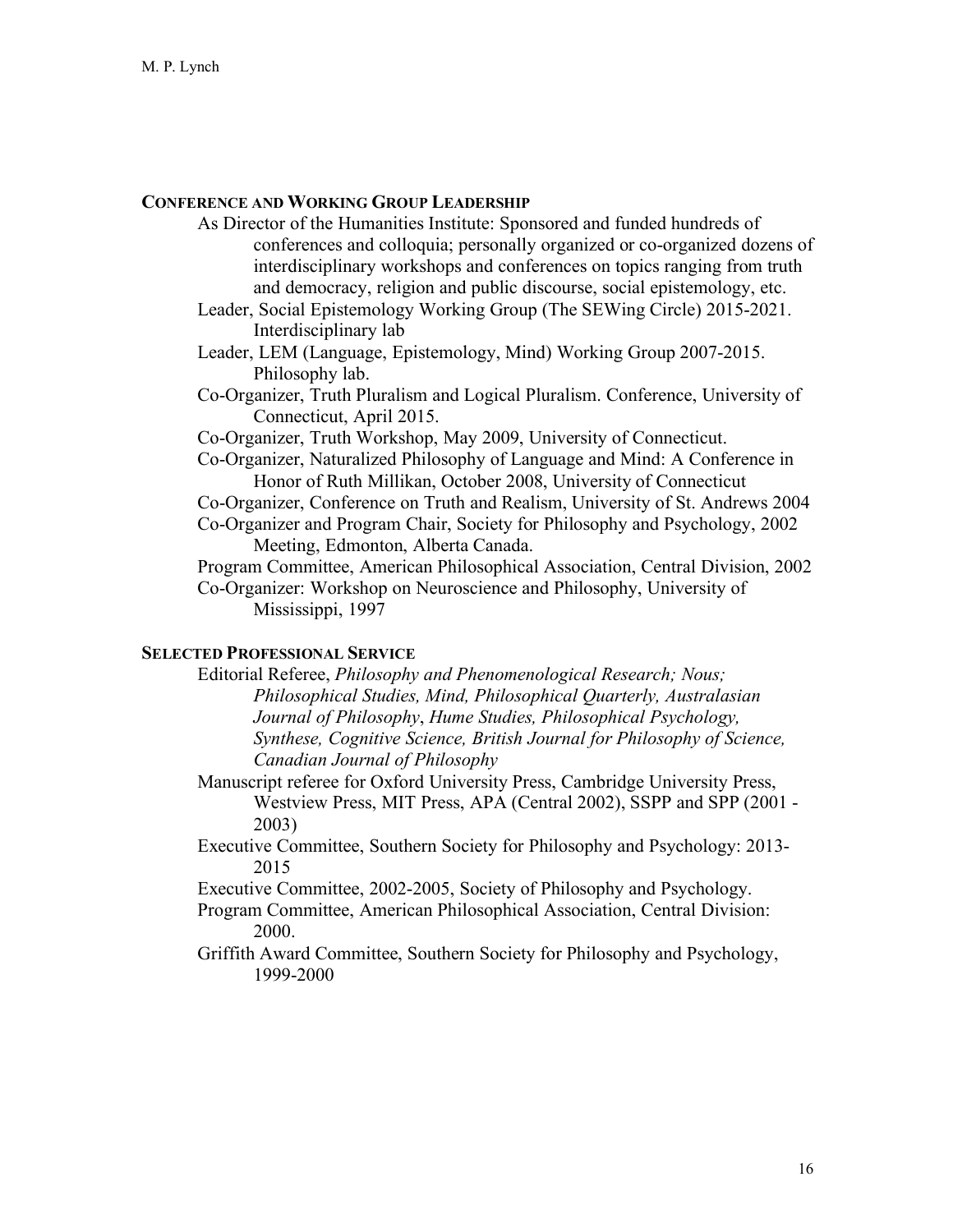## **SELECTED DEPARTMENT, COLLEGE AND UNIVERSITY SERVICE (EXCLUDING SEARCH COMMITTEES)**

2020-present, University Strategic Planning Executive Committee

- 2019-present, Board of Trustees Distinguished Professor Selection Committee
- 2017-present, Council of Deans
- 2012-15, CLAS Dean's Advisory Council
- 2013-present, Cognitive Science Institute Advisory Committee
- 2004-present. Philosophy Department Promotion, Tenure and Review Committee. 2008-2013. Philosophy Department Placement Committee (chair).
- 2006-present. Advisor, Philosophy Department Graduate Teaching Development Program
- 2008-2009, 2011-2013 University of Connecticut Humanities Institute, Board of Advisors
- 2007-2009, Dean's Academic Advisory Committee
- 2005-06: Colloquium Director, University of Connecticut Philosophy Department
- 2001-2002 Connecticut College, Neuroscience Program Steering Committee
- 2003, Connecticut College Educational Planning Committee Co-chair
- 2001, Connecticut College EPC Sub-committee on General Education Assessment
- 2001-2002, Connecticut College Freshman Advisor
- 2000, Organizer: Ole Miss Symposium on Truth and Relativism
- 1997-1999, University of Mississippi McDonnell-Barksdale Honor-College Curriculum Committee, Designed first-year curriculum
- 1998, Search Committee, Director, University of Mississippi McDonnell-Barksdale Honor-College
- 1999, Search Committee, Assistant Professor of Religious Studies
- 1998-2000, University of Mississippi, *Phi Beta Kappa* Faculty Committee

#### **REFERENCES**

- Duncan Pritchard, FRSE, Chancellor's Professor, University of California, Irvine; Professor of Philosophy**,** University of Edinburgh. duncan.pritchard@ed.ac.uk
- Susan Herbst, University Professor and President (Emeritus) University of Connecticut. Susan.herbst@uconn.edu
- Robert Talisse, W. Alton Jones Professor of Philosophy and Political Science, Vanderbilt University. robert.talisse@Vanderbilt.Edu
- Sandy Goldberg, Professor of Philosophy, Northwestern University sgoldberg@northwestern.edu

## **ADDITIONAL REFERENCES AVAILABLE UPON REQUEST**